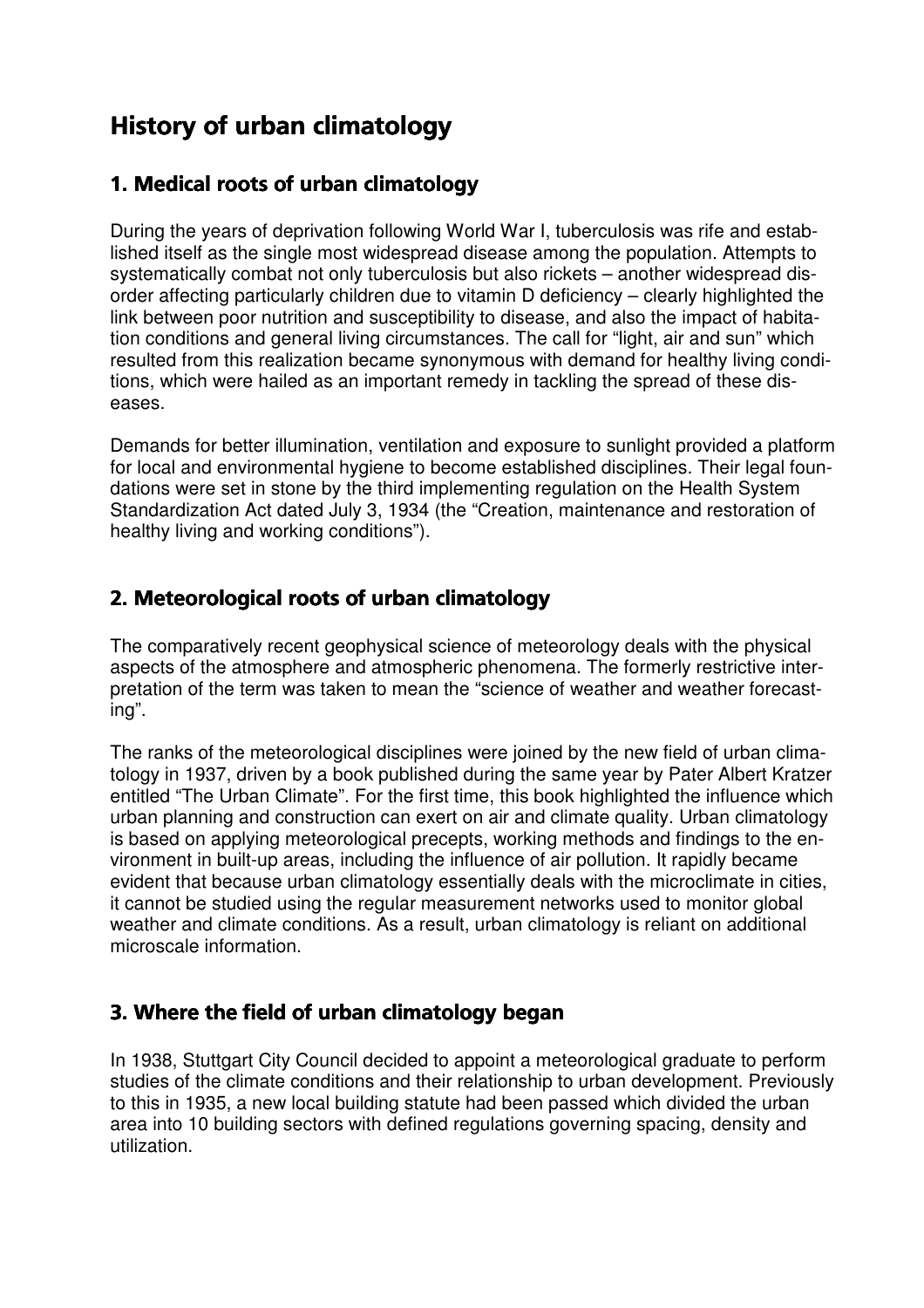The creation of "urban climatology" as a field of study needs to be placed in context, particularly against the background of the complex topographical situation of the City of Stuttgart and the lack of adequate air exchange which prevailed here. Thermal stress and sensitivity to the effects of heat are common in combination with the mild climate of a wine-growing region. Stuttgart's second handicap in respect of climate and air hygiene is due to its lack of wind, namely the episodic rise in air pollution.

The new urban discipline was assigned to the Chemical Investigation Agency which had already been in existence since 1869. By today's standards, the instruments available for the study of air hygiene were rudimentary and primarily took into account dust pollution. Experience in the measurement of harmful gases originated primarily from the fields of occupational safety and medicine, and from the mining industry (ventilation and "weather protection" in the mines, combating "black lung", general explosion prevention). Some of the expertise gained in the field of gas distribution had originated from experiences with combat gas used in the First World War.

The Urban Meteorologist was appointed on the outbreak of war in 1939 to organize civil air defence measures. One of the motivations behind implementing these measures was the idea that creating artificial fog could prevent attacking air raid squadrons from gaining a clear sighting of the city as a bombing target – a concept which would only be effective until the comprehensive introduction of radar during the latter years of the war.

The synthetic fog was released from a large number of different points selected on aspects of wind climate. This gave rise to findings about air flow conditions and the possibilities for ventilation and aeration of the different valley settlements. It was discovered that the synthetically produced fog clouds dissipated more quickly than intended in certain areas, while in other districts of the city they tended to remain in situ for long periods. This circumstance was accurately linked to the ventilation effect of many of the downhill flows of cold air existing close to the ground in the city district, which in otherwise calm weather conditions occur in the form of nightly downslope winds, in some cases as strong mountain winds. Their topologically-related guiding and flow channels in the landscape were recognized from an early stage as the city's fresh air corridors.

This involuntary large-scale urban climatology study exerted a considerable impact on urban planning, as it generated awareness that fresh air corridors of major significance to the urban climate should be taken into consideration in any future urban planning projects, both with a view to maintaining and where possible further enhancing their function. No such comparatively enlightening experiment was performed again until August 1996, this time through the release of tracer gas (see section 5).

#### 4. Development of the Section of Urban Climatology in the period immediately following World War I

The bomb devastation left in post-war Stuttgart provided no shortage of opportunity to consider issues of urban planning, both within the framework of reconstruction and also as regards the issue of redesigning the city.

The observations of ventilation channels described above were considered of such significance for the issue of air pollution control that the meteorologist Karl Schwalb was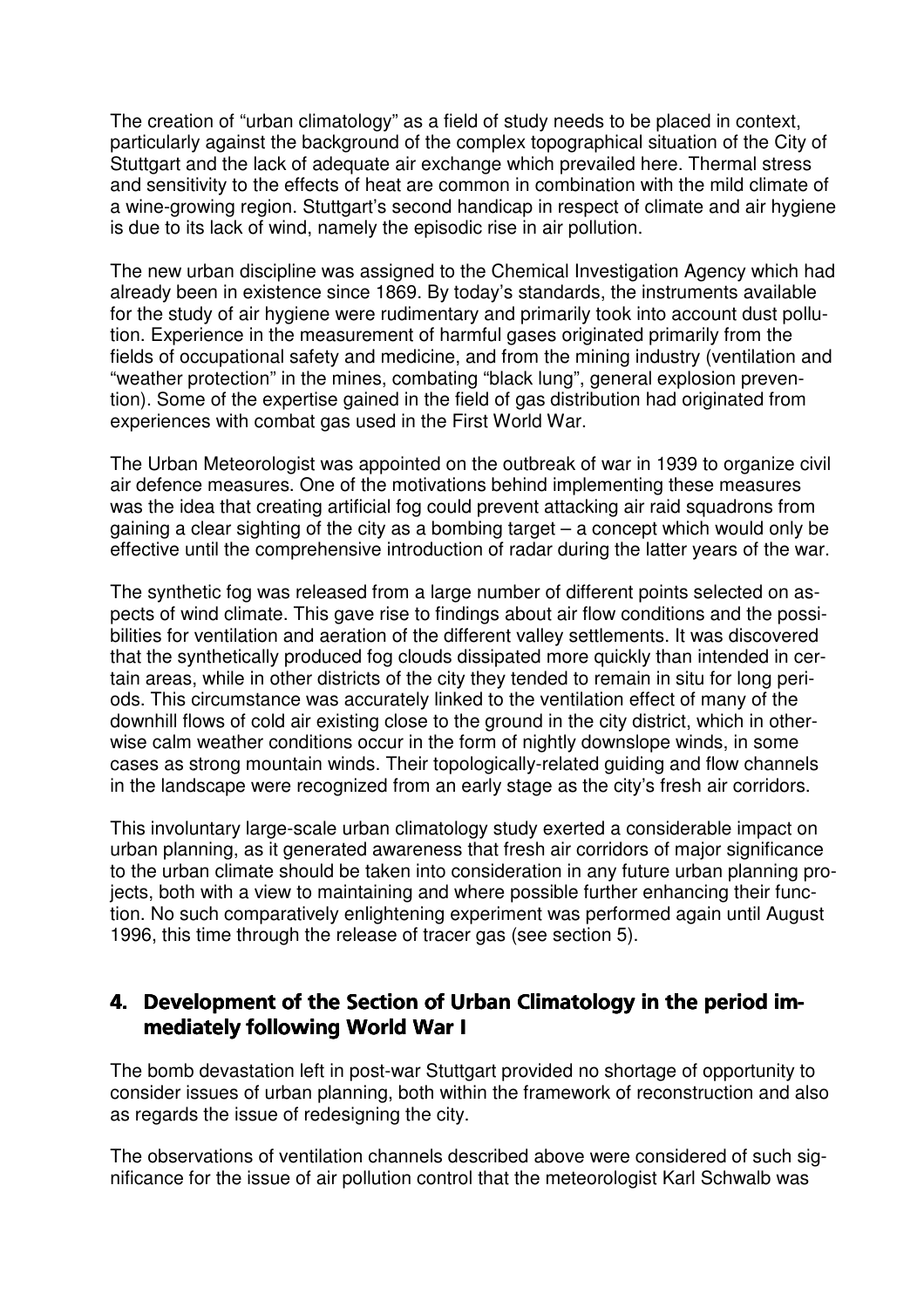commissioned to take part in the process of devising a general urban development plan for the city in 1948.

In keeping with the generally shared view of the times that a future-oriented city was one designed to accommodate the needs of the automobile, from the meteorological standpoint the concept of building wide inner-city roadways met with unanimous approval. From the viewpoint of through ventilation, this decision was undoubtedly the right one, although the disruptive effect of the major arteries created by Theodor-Heuss-Straße, Hauptstätter Straße and Konrad-Adenauer-Straße cutting through the city centre carrying an enormous volume of traffic centre was underestimated.

Air hygiene-related issues came to assume a growing importance. In Stuttgart – as everywhere else – this growing degree of interest originated from a meteorological issue: the significance of fresh air corridors for air purification and the consequences to be drawn for the field of urban planning.

Alongside a list of climatic and air hygiene-related investigations and measurements to be performed, the instructions issued relating to the execution of tasks in the field of climatology in 1953 also included advising the Mayoral Office, the specialist agencies and district authorities on questions of meteorological and climatological relevance, and also in aspects of noise abatement. The latter represented an additional pioneering field in the activities of the Climatological Section.

#### 5. Further development as a field of environmental protection

Systematic measurements of air pollution in Stuttgart have been performed since as long ago as 1965. Initially, these encompassed the components sulphur dioxide (SO2) and dust fallout, which at the time were considered the key substances in terms of air pollution, and which were also relatively easily verifiable using simple technology. Consequently in terms of sulphur dioxide and dust fallout, a comparatively thorough fund of knowledge has been inherited on the basis of long-term measurements.

1974 saw the commissioning of a carbon monoxide (CO) measurement station on Charlottenplatz as an add-on to the continued sulphur measurements (City Hall and Stafflenbergstraße) and the dust fallout measurement (between 39 and 62 measurement points). The CO measurement series undertaken from Charlottenplatz (Jan. 1974 to Aug. 1976) marked the beginning of an increasing focus on vehicle-related air pollution. The evaluation arising from this measurement series resulted in probably one of the first ever systematic reports on what was now set to become the single most important source group for urban air pollution.

In the early seventies, the use of infrared thermography for urban climatology investigations was researched and implemented in practice for the first time as part of the planning process for the development known as the "Löwentorzentrum".

On the basis of experience gained during this process, comprehensive infrared thermographic measurement flights were commissioned over the entire urban area. However, for various reasons the execution of these measurements failed to live up to expectation, permitting only an inadequate evaluation.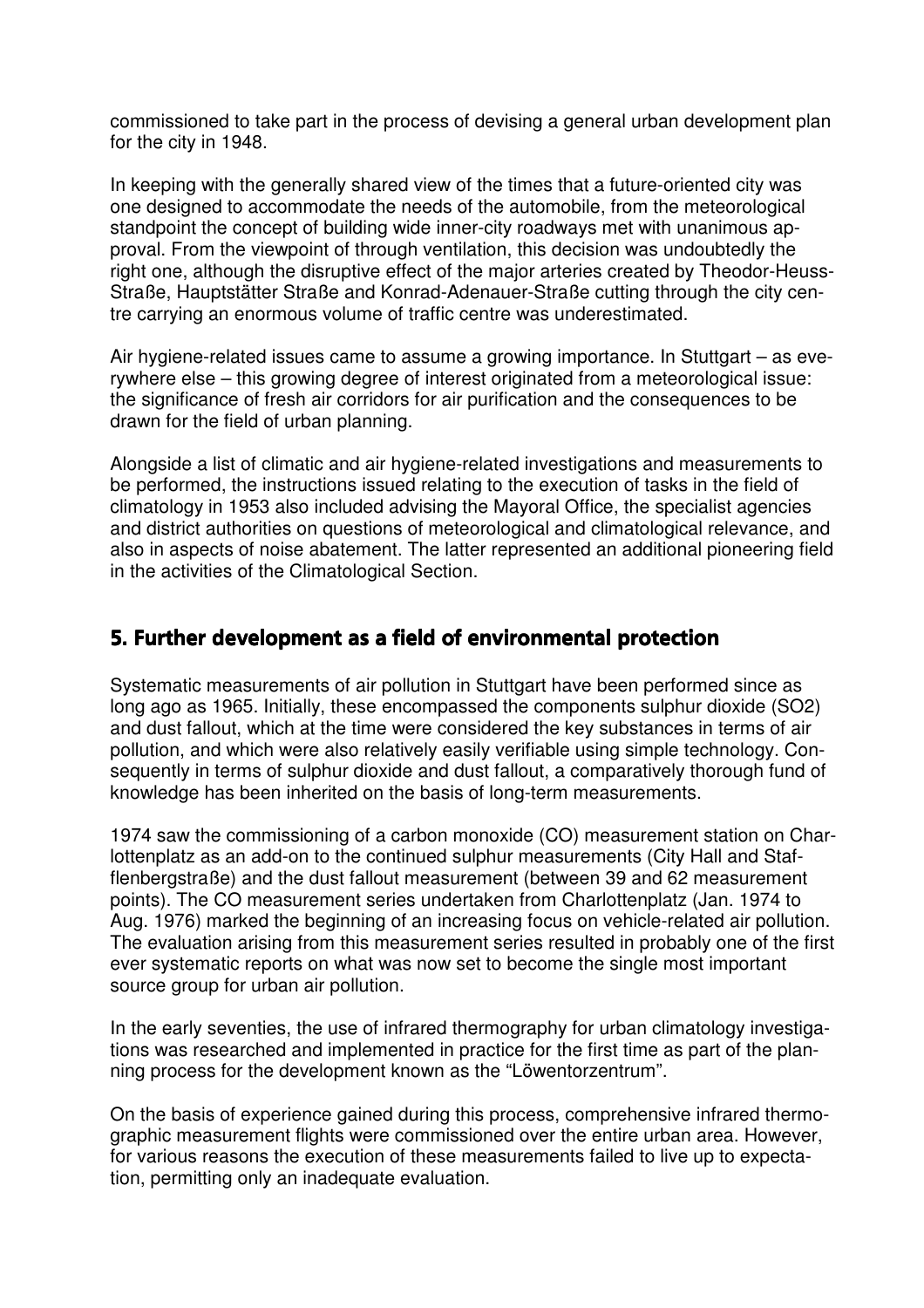A repeated attempt to complete infrared thermographic measurement flights in 1976 proved more successful, and permitted the anticipated evaluation to be completed according to plan. This work was published in 1978 in a series entitled "Contributions to Urban Development" whose title translates as "Data and Statements on the Urban Climate of Stuttgart on the Basis of Infrared Thermography". This publication made a significant contribution towards the 1990 Land Use Plan which was then in the preparation stage.

During the early seventies, the term "environmental protection" became an ever more familiar part of the language. The German Federal Environment Office came into being and important additions were made to environmental legislation. The German Immission Control Act came into force in 1974. Alongside plant-specific regulations, this also sets out district-related regulations, and in Article 50 formulates a significant principle of environmental protection as it relates to urban planning.

At the same time, interest in questions of urban climatology was also on the increase. January 1, 1977 saw the validation of a new draft of the Federal Construction Act, article 1 of which sets out the objectives and principles of construction management planning, which include consideration of environmental concerns, ruling that the natural basis for human existence, in particular the soil, climate and air, be maintained and safeguarded. This raised "air and climate" to the status of planning factors.

The planning procedure for the 1990 Land Use Plan involved numerous statements and expertises in connection with controversial land-use areas. A municipal administrative body existed at that time in the form of the Stuttgart Regional Federation. Its mission was to establish a combined Land Use Plan for the area covered by the Federation (the city of Stuttgart and surrounding municipalities). The considerable effort involved in achieving a consensus was rewarded by the publication of a carefully considered Land Use Planning document which paid due attention to the concerns of the neighbouring communities.

Prohibitions on the combustion of solid fuels – for each of which different reasons were initially given – became increasingly common in connection with the urban development plans for the city. Banning the combustion of solid fuels meant that, with one exception, Stuttgart was spared the fuel combustion-related smog events which were a typical occurrence in the seventies. The various bans on the combustion of solid fuels were merged in 1991 into a statute applicable across the whole urban area on the restricted use of air-polluting fuels. This statute was repealed without replacement by a decree of the Municipal Council on March 18, 2004.

A first "multiple-component air measurement station" was successfully established to measure sulphur dioxide, carbon monoxide, dust content and dust fallout as well as wind direction and wind speed in 1997 over a period of one year. In cooperation with the University of Stuttgart, for the first time it was also possible to measure total nitrogen oxides (NOx). A technical extension to the "multiple component measurement station" was completed in 1979, allowing the Chemical Investigation Agency to commission the first installation of its kind in Stuttgart with facility for complete electronic data acquisition. 1980 saw procurement of the first computer for data evaluation. The space required to install this ground-breaking equipment took up a dedicated workroom – to achieve a computing capacity which is exceeded today by any standard PC or notebook!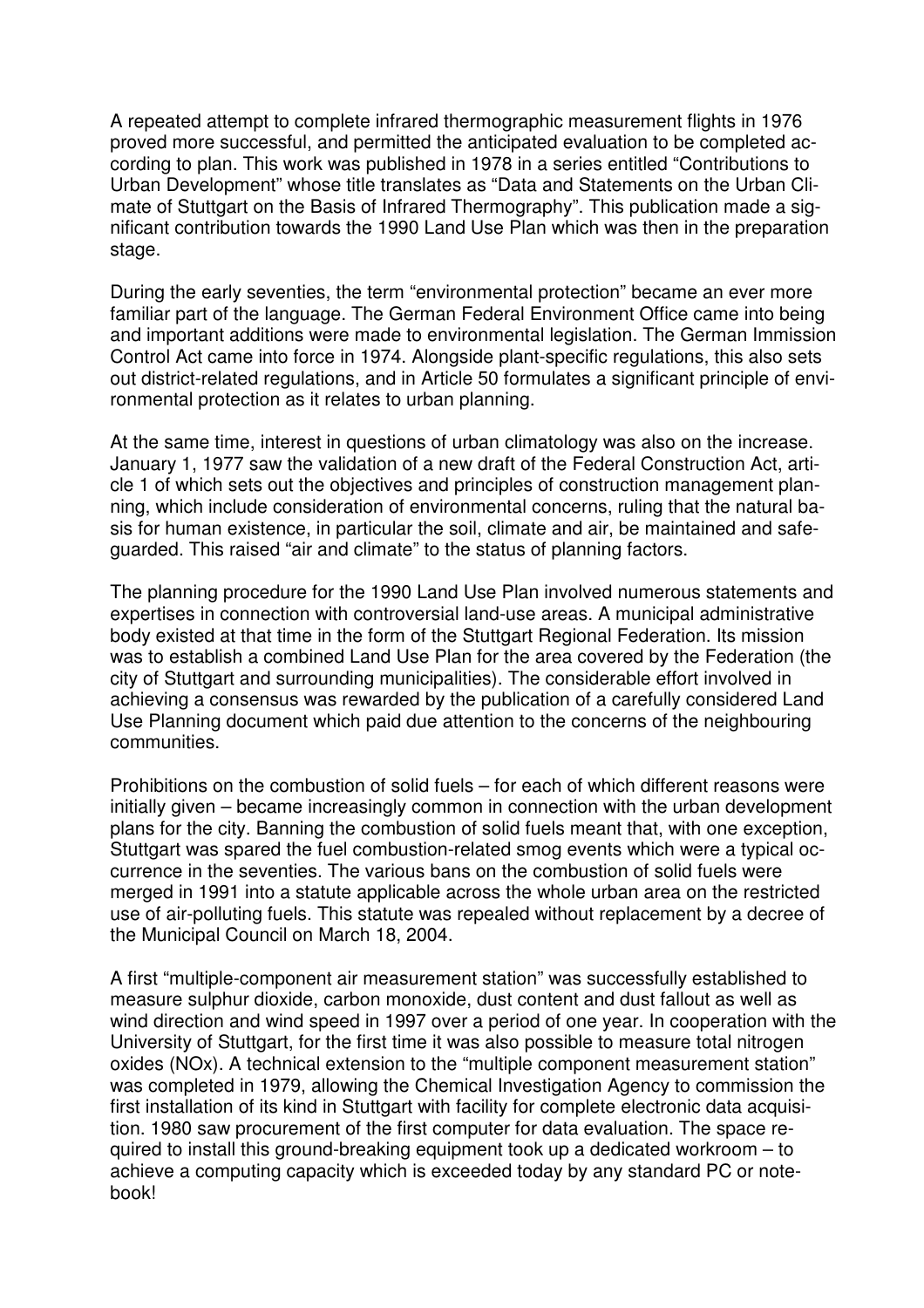In 1981, four immission measurement stations were run in Stuttgart by State Environmental Protection Agency (LfU). In June 1981, the city set up its own identical measurement station in addition to the existing installations, so increasing the number of modern measurement stations in operation to five.

January 1982 was recorded as a period with a prolonged low-exchange weather situation which resulted in a considerable increase in air pollution. In Stuttgart, an excessively high smog index value moved the Ministry of Labour, Health and Social Order responsible at the time to issue a smog alert (advance warning). This was the first and also the last time that the Smog Act with its total of three smog alert stages has ever had to bee invoked. The Climatological Section benefitted from this event to the extent that it triggered the approval of funding for additional measurement equipment including an air measurement aircraft.

The then Head of the Climatological Section, Professor Dr. Baumüller, was invited in November 1984 by the UN World Meteorological Organization (WMO) to take part in a Conference on "Urban Climatology and its Applications" in Mexico, lecturing on "Integration of Climatology in the Municipal Administration and Urban Planning of the City of Stuttgart". Even at this early juncture, the conference was staged within the framework of a Global Climate Program. This marked the beginning of many guest lecture trips and international scientific contacts, in particular to Japan, with a number of return visits from wide-ranging different delegations from the fields of science, politics and administration. This exchange of ideas drew impending global climate correlations and local solution possibilities sharply into focus.

The LfU carried out the first full-coverage emission measurement and an immission measurement program in the Stuttgart study area in 1985/1986. The results of the mobile measurement points provided the basis for the Immission Register which encompasses 139 assessment areas (of 1 km2 each) throughout the State Capital. This allowed the spatial distribution of pollution over the Stuttgart urban area to be comprehensively assessed.

When the Meteorological Office moved from its location in the Stuttgart city centre in 1985, a new measurement point on the site was planned by the Climatological Section which would allow it to continue to gather meteorological air hygiene data in the city centre. Since January 1, 1986, half-hourly mean values of the most important air data have been transmitted to the Climatological Section online. Since 1997, the current data can also be accessed by the general public over the Internet.

1988 brought important changes with the foundation of the "Environmental Protection Office". The new office was formed by merging different functions and departments previously under the supervision other municipal offices with various environmental responsibilities. As part of these restructuring measures, the Chemical Investigation Agency was dissolved and integrated into the "Environmental Protection Office". The Climatological Section became the somewhat less ambiguously named "Section of Urban Climatology".

1988 saw the start of important work on continuation of the Land Use Plan (FNP) for the target year 2010. At this time, the Stuttgart Regional Federation was still in existence, whose pioneering and progressive approach to cooperation was regrettably no longer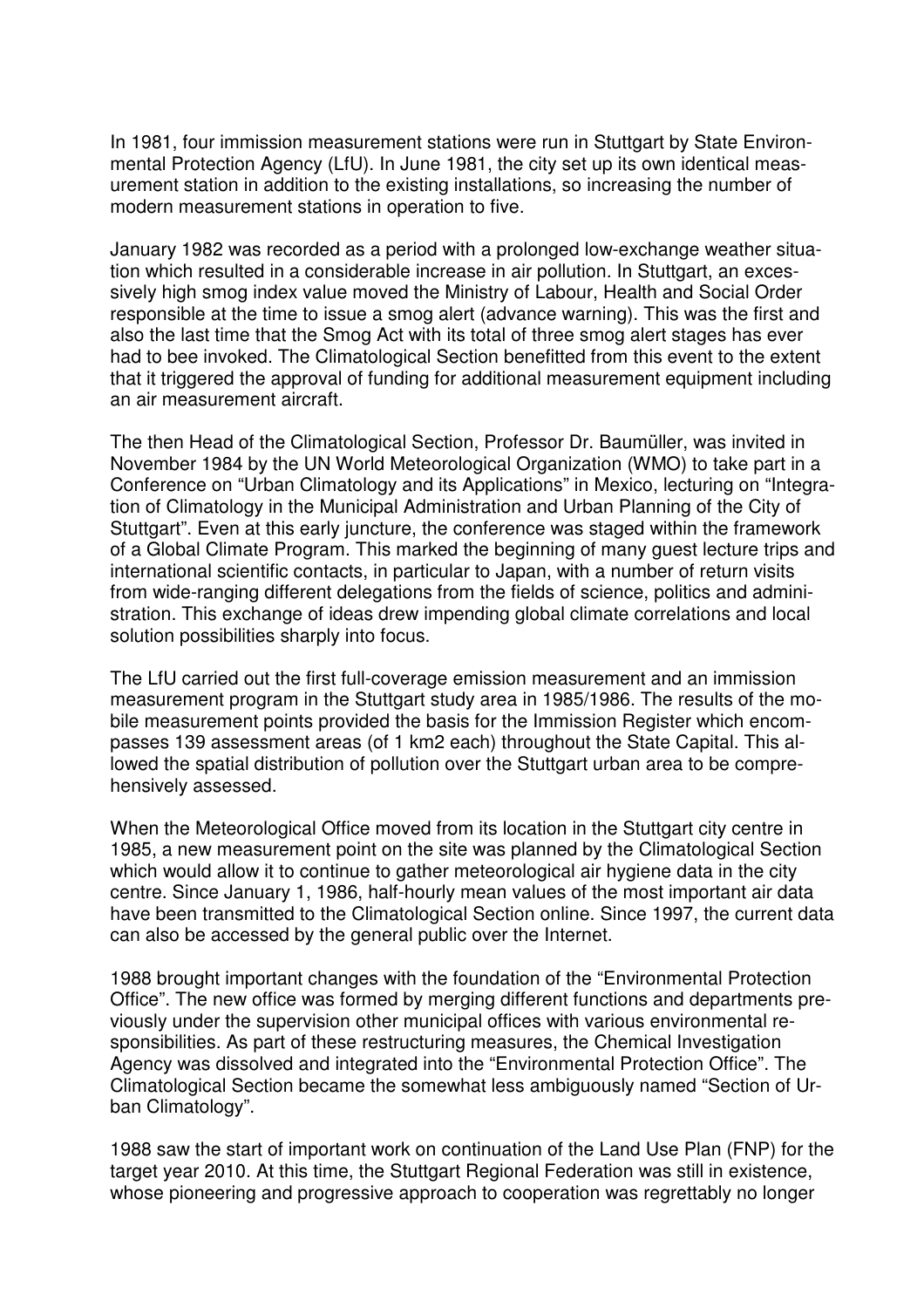pursued after the formation of the Regional Association of Stuttgart. The proposal that the Section of Urban Climatology be commissioned with supervision of this work was approved by the neighbouring communities. Against the backdrop of certain differences of opinion in the different communities in respect of domination by the State Capital in questions relating to building land allocation close to boundaries, this step must be seen a special vote of confidence in the work of this Stuttgart Institution.

To produce the Climate Atlas – the working title given to the climate study – a new series of thermographic measurement flights was undertaken. These produced data and picture material in a previously unattainable standard of quality, both in terms of the spatial resolution and also of largely successful distortion correction, which impacted very positively on the evaluation of the picture material.

During the period from May 1988 to April 1989, a temporary measurement network was maintained. The data from temperature, humidity and wind measurements collected at 12 different stations was fed into a newly developed regional climate model. For this purpose, the measurement locations took into account different altitudes, different topographical situations (valley locations, hillside locations and hilltops) as well as different forms of land use. For the first time, the results achieved permitted comprehensive climate overview maps to be produced of the territory of the associated municipalities. Added to these were coordinated climate analysis maps and what was considered the somewhat controversial undertaking of compiling so-called planning indication maps which took an unabashedly critical view of individual Land Use Plans put forward by the municipalities. Contrary to some of the fears expressed, these planning indications were actually received very positively by the municipalities as a useful working tool. The Stuttgart Municipal Council adopted a resolution that the results of the climate study should be taken into consideration in future planning.

In 1990, the legal outline conditions surrounding immission control in the assessment of air pollutant immissions were amended. Based on the scope offered by this change for traffic planning, traffic guidance and traffic restricting measures, an initial Air Pollution Control Plan was issued for Stuttgart by the responsible Ministry of the Environment. A special feature of this Air Pollution Control Plan was the design for a system of speed restrictions for different road types within the city known as the "Stuttgart Speed Pyramid". However, the clearly evident reducing impact this measure had on air hygiene was called into question for reasons of traffic management, with the result that a diluted form of the speed limit was brought into effect for the subsequent Air Pollution Control Plan. The "Mettools II" conference staged in 1993 in Stuttgart by the Environmental Meteorology Working Committee (AKUMET) of the German Meteorological Society came up with the idea of familiarizing conference-goers to the topographic and climatographical circumstances of Stuttgart in the form of an urban climatological tour of the city. The tour, for which an accompanying brochure was designed, proved an enormous success among the specialist conference-goers. Particularly groups of visitors from countries of the Far East demonstrate a high degree of interest in the problem areas of air pollution control. There is an unmistakable tendency for the emerging industrial nations of the Far East to consider intact environmental conditions as an important economic location factor.

Although the impact of small-scale air exchange processes is basically understood, to allow this phenomenon to be quantified in Stuttgart, a city-wide tracer gas experiment was staged in 1996. The discharge point was in Southern Stuttgart in the cold air intake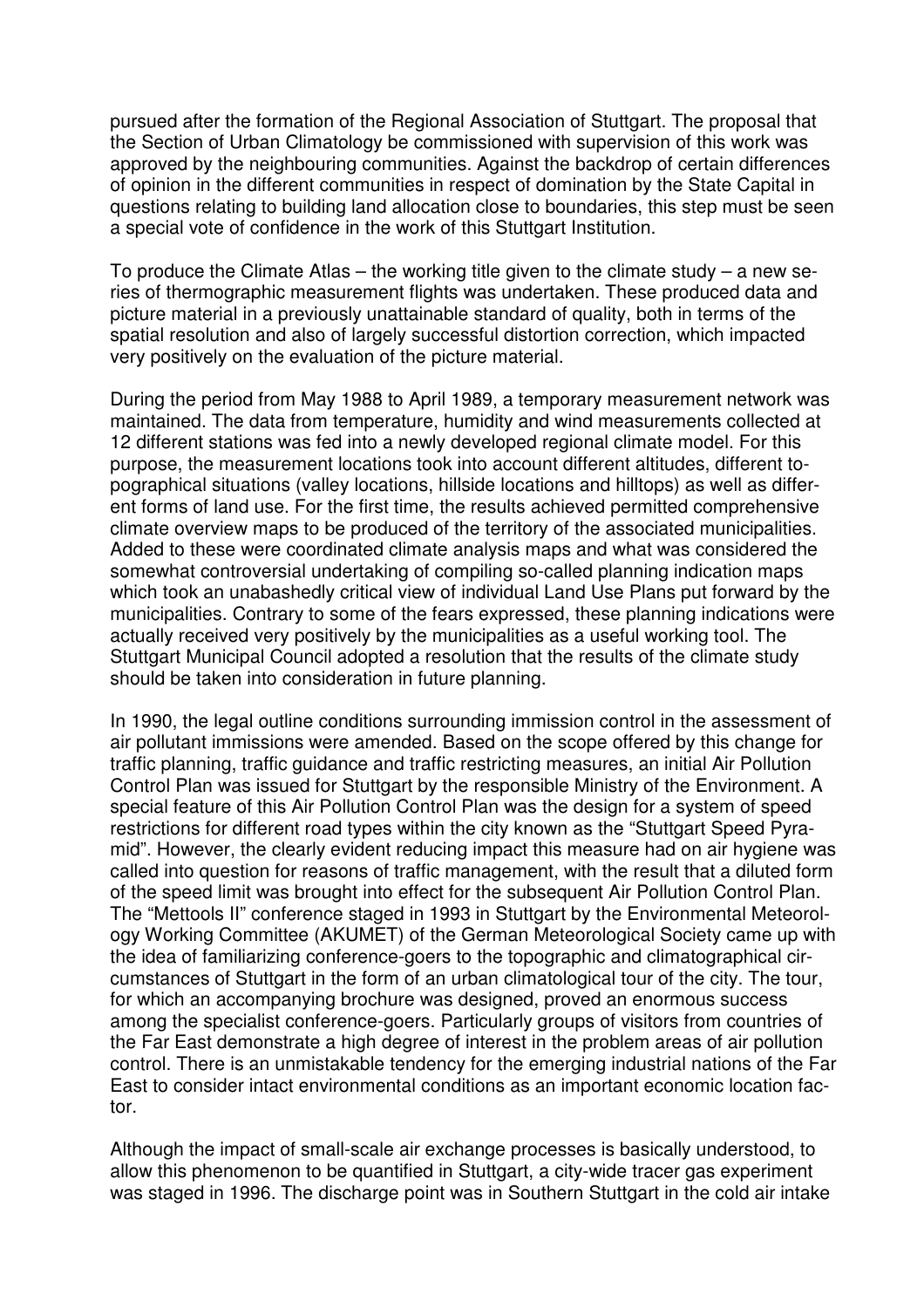area of the Nesenbachtal valley. The dispersion of the gas was successfully traced during the measurement night as far as the most distant part of the railway station site to the North. The mapping of the dispersion paths and speeds as well as the spot sampling of gas concentrations was integrated into the image of the large-volume night-time "Kaltental" mountain wind. It was possible to show, contrary to prior assumption, that this local wind system is capable of extending across the area of the Stuttgart-West district, with an important role played by the saddle-shaped terrain between Hasenberg and Karlshöhe.

The measurement campaign was repeated in 1997. On this occasion, the tracer gas experiment was substantially extended, now allowing three different gases to be discharged simultaneously. The discharge points took into account the flow conditions in the Stuttgart-Nord district, in which major urban development plans were in prospect in the run-up to "Stuttgart 21". This test also fulfilled every expectation and permitted the preparation of quantifiable statements to provide concrete evidence where previously only verbal argumentation was possible.

#### 6. Development in the last two centuries

With the city's accession to the Climate Alliance in 1995, the work of the Section of Urban Climatology was extended to include the new field of global climate protection. In this context, a resolution was adopted to develop a climate protection program (KLIKS) for Stuttgart. The aim of the program is to prevent a further increase of the CO2 emissions which threaten our climate and which are caused to a large degree by the combustion of fossil fuels. KLIKS consequently contains action scenarios for saving energy in every aspect of urban life which require constant updating and revaluation. The city was honoured with the "Climate Star" of the climate Alliance of european cities in 2004 for the big efforts in global climate protection.

The year 1996 is associated with not one but two major projects or rather on-going tasks for the Section of Urban Climatology:

1996 saw the launch of the "Noise Abatement in Vaihingen" pilot project, and with it a whole new field of operations for the department, based on the statutory stipulation of the former Article 47 a of the Federal Immission Control Act. As a result, noise abatement plans were drawn up for Vaihingen (May 2000), Zuffenhausen (November 2003) and Bad Cannstatt (2009) and approved by the Municipal Council. With the EU Environmental Noise Directive in 2002, the legal foundation for this work underwent a shift. Following the preparation and publication of a series of noise maps in 2007, the noise abatement plan drawn up for the whole of the city was passed by the Municipal Council in November 2009. The legal stipulations require the different stages of noise abatement planning (noise maps, action plans) to be updated in each case after five years. The noise maps were updated in 2012. The action plan will be updated 2014.

The plans drawn up for the "Stuttgart 21" railway and urban planning project in 1996 required the commissioning and management of wide-ranging different urban climatological and noise control studies. The reports of external experts were published in a dedicated publication series by the Environmental Protection Office entitled "Analyses on the Environment – Stuttgart 21". The Section of Urban Climatology had already been involved in the advance planning for "Stuttgart 21" within the framework of a feasibility